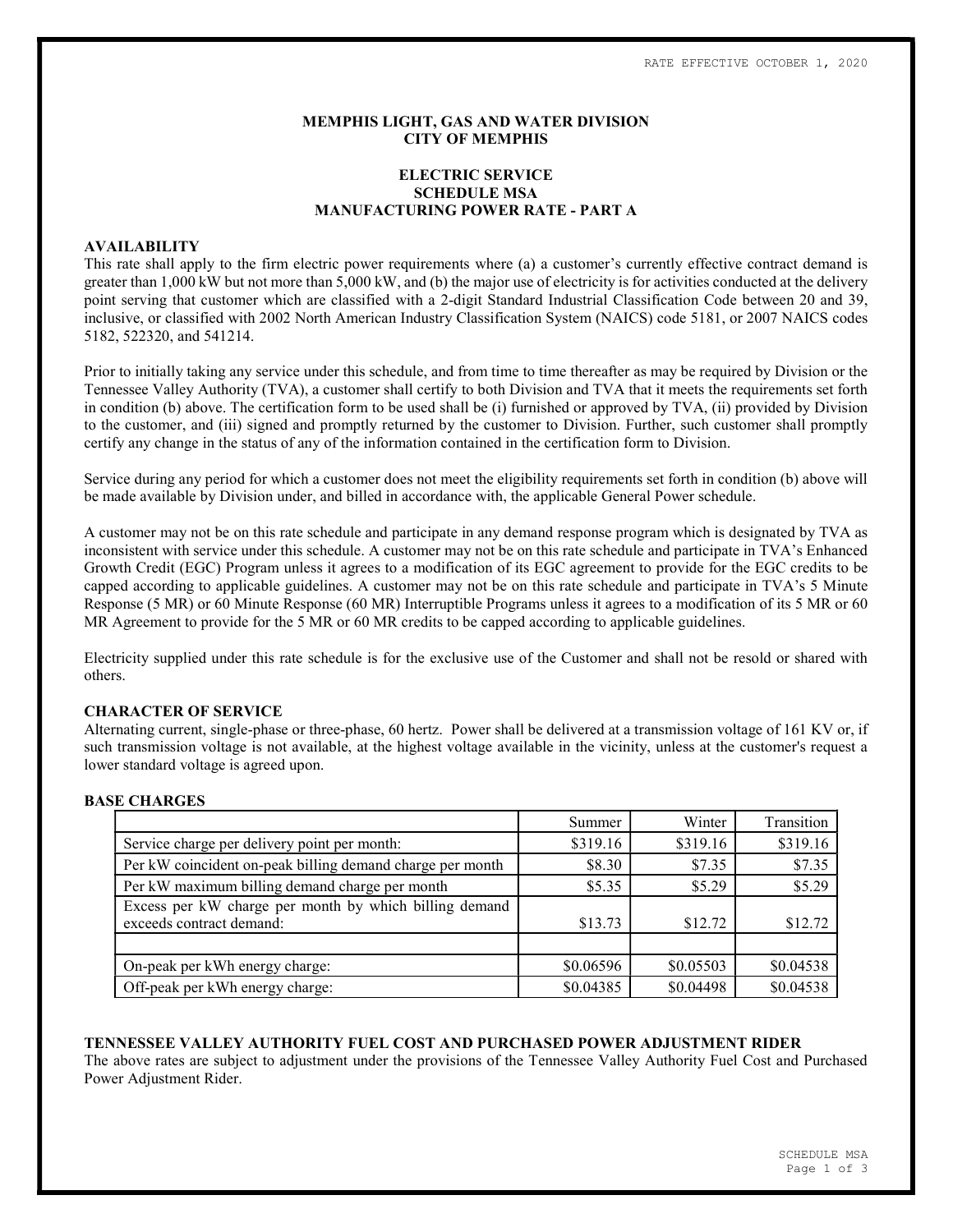### ADJUSTMENT

The base demand and energy charges shall be increased or decreased in accordance with the current Adjustment Addendum published by TVA. (In addition, such charges shall be increased or decreased to correspond to increases or decreases determined by TVA in the value of the hydro generation benefit allocated to residential customers.)

### DETERMINATION OF SEASONAL PERIODS

Summer Period shall mean the June, July, August, and September billing months. Winter Period shall mean the December, January, February, and March billing months. Transition Period shall mean the April, May, October, and November billing months.

### DETERMINATION OF ON-PEAK AND OFF-PEAK HOURS

Except for Saturdays and Sundays and the weekdays that are observed as Federal holidays for New Year's Day, Memorial Day, Independence Day, Labor Day, Thanksgiving Day, and Christmas Day, on-peak hours for each day shall be from 1 p.m. to 7 p.m. from April through October and from 4 a.m. to 10 a.m. during all remaining months. All other hours of each day that are not otherwise defined as on-peak hours and all hours of such excepted days shall be off-peak hours. Such times shall be Central Standard Time or Central Daylight Time, whichever is then in effect. Said on-peak and off-peak hours are subject to change by TVA. In the event TVA determines that such changed on-peak and off-peak hours are appropriate, it shall so notify Division at least 12 months prior to the effective date of such changed hours, and Division shall promptly notify customer.

### Determination of Coincident On-Peak and Maximum Billing Demands and Energy Amounts

For purposes of applying the TOU Amounts of the base energy charges, the on-peak and off-peak kWh for any month shall be the energy amounts taken during the respective hours of the month designated under this rate schedule as on-peak and off-peak hours.

Division shall meter the coincident on-peak and maximum demands in kW of all customers taking service under this rate schedule. The coincident on-peak and maximum billing demand for any month shall be determined separately in accordance with this section

The coincident on-peak billing demand for any month shall occur during the 60-consecutive-minute period (beginning on a clock hour) used by TVA to determine Division's Standard Service On-Peak Billing Demand on its wholesale power invoice for that month. The coincident on-peak billing demand shall be the highest average during a 30-consecutive-minute period of the load metered in kW, and, except as provided below in this section, such amount shall be used as the coincident on-peak billing demand.

The maximum billing demand for any month shall be the highest average during any 30-consecutive-minute period of the month of the load metered in kW and, except as provided below in this section, such amount shall be used as the maximum billing demand.

The coincident on-peak billing demand for any month shall in no case be less than 30 percent of the higher of the currently effective contract demand or the highest coincident on-peak billing demand established during the preceding 12 months. The maximum billing demand for any month shall in no case be less than 30 percent of the higher of the currently effective contract demand or the highest maximum billing demand established during the preceding 12 months.

# REACTIVE DEMAND CHARGES

If the reactive demand (in kVAR) is lagging during the 30-consecutive-minute period beginning or ending on a clock hour of the month in which the customer's highest metered demand occurs, there shall be added to the customer's bill a reactive charge of \$1.49 per kVAR of the amount, if any, by which the reactive demand exceeds 33 percent of such metered demand. If the reactive demand (in kVAR) is leading during the 30 consecutive minute period beginning or ending on a clock hour of the month in which the customer's lowest metered demand (excluding any metered demands which are less than 25 percent of the highest metered demand) occurs, there shall be added to the customer's bill a reactive charge of \$1.17 per kVAR of the amount of reactive demand. Such charges shall be in addition to all other charges under this rate schedule, including minimum bill charges.